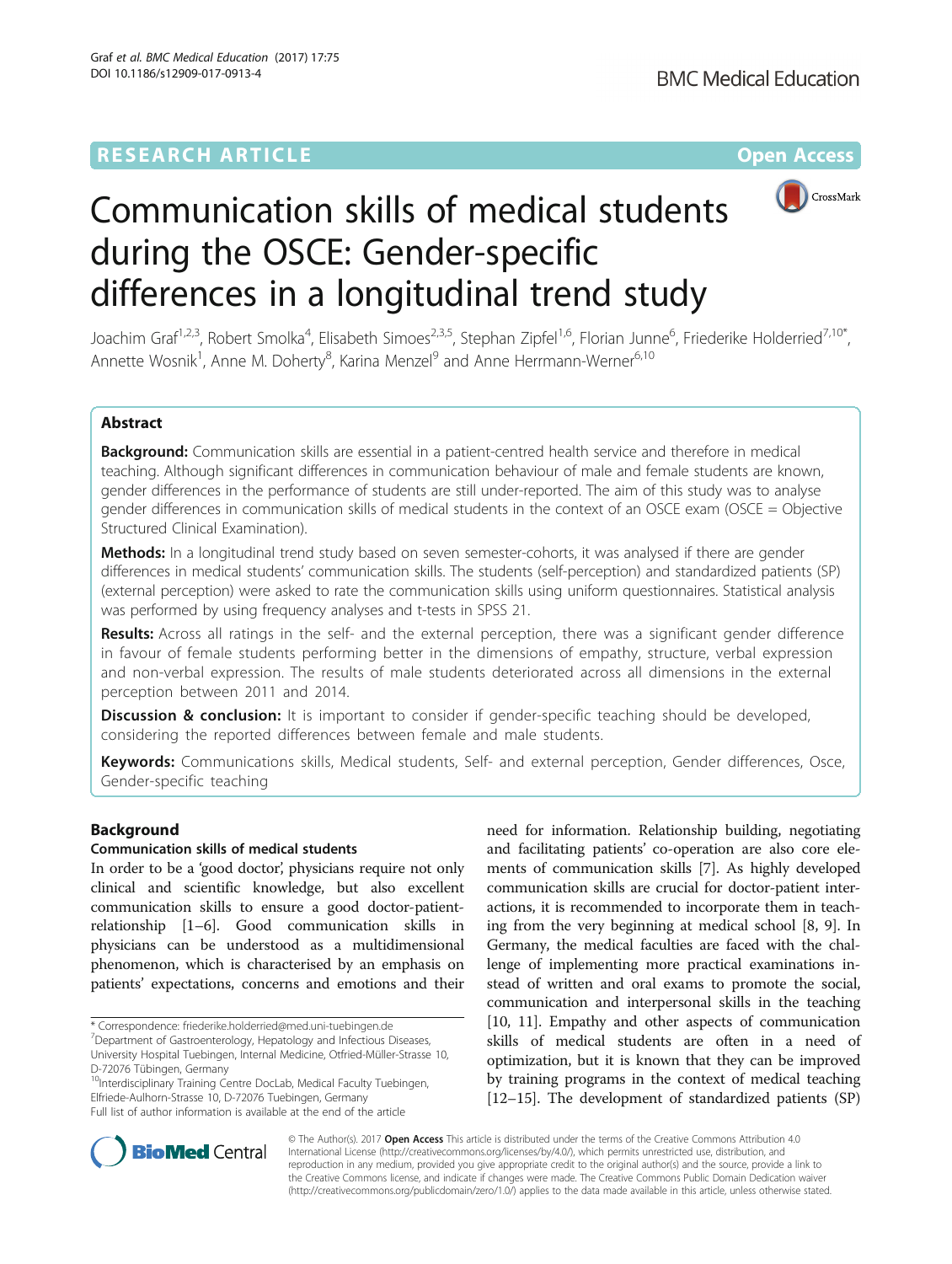may be especially useful in improving the communication performance of the students [\[16](#page-7-0)]. Many medical schools introduced the OSCE (Objective Structured Clinical Examination) to examine communication skills, a meaningful and recognized way to improve the general doctorpatient communication [\[17, 18\]](#page-7-0). With the OSCE, it is possible to consider the students social, communication and interpersonal skills, which have been taught in special courses previously [\[17, 18](#page-7-0)]. The OSCE exam is a circuit of brief examinations, in which the students must demonstrate their communication skills and practical abilities by completing different tasks at each station, including history talking or physical examinations involving SP where required in different medical specialities [\[19](#page-7-0)–[23](#page-8-0)].

#### Communication skills: Gender specific aspects

It is well known that communication styles of female physicians interacting with patients are consistently different from their male counterparts: female doctors ask more psychosocial questions, receive more positive patient talk, and demonstrate more positive nonverbal communication [[24](#page-8-0)–[26\]](#page-8-0). Female physicians typically show more empathy and use more positive statements than males when interacting with their patients [\[27\]](#page-8-0). When communicating diagnosis-specific information, male general practitioners (GPs) use more instrumental behaviour (giving information), while female GPs use more affective behaviour (giving attention, reassurance) [\[28](#page-8-0), [29\]](#page-8-0). Better communication competences in female students are found than in male students: it has been shown that female students score higher than their male counterparts after a training course in communication skills [\[30](#page-8-0)]. Other studies show that female students obtain higher empathy scores than male students [\[31, 32\]](#page-8-0). In the OSCE exam, female students have significantly better results in the communicative sections than their male counterparts [[33](#page-8-0)] and show a better performance in most of the stations [\[34\]](#page-8-0). Female students are more sensitive in the doctor-patient relationship, but feel significantly less confident than male students in the OSCE [\[35\]](#page-8-0). However, it remains unclear whether the gender differences in communication performance in the OSCE could be the result of SP's gender, because male and female SPs may sometimes differ in how they rate examinees overall [\[26, 36](#page-8-0)]. Wiskin demonstrated that there is no significant relationship between SP gender and the result of the student, while the examiner's gender apparently affected the results: Male examiners assess the communication skills of the female students significantly better than the female examiners, while both examiners gender rates female students significantly better than men [[34](#page-8-0)]. Other studies demonstrate a significant influence of the SP gender: male students performed worse when interacting with male SP, and all students performed better when interacting with the female counterparts [[37](#page-8-0)].

Although significant differences in the communication behaviour of male and female physicians are reported in studies, gender aspects are rarely taken into account in medical teaching of communication skills [[28](#page-8-0)]. Despite the relevance of communication skills in medical teaching, gender differences in the performance of the students in the OSCE are still underreported.

In the light of competency-based developments like the CanMeds framework [\[38](#page-8-0)] or the German National Competence-Based Learning Objectives Catalogue [[39](#page-8-0)], where the physician's role as communicator is explicitly acknowledged and valued, it is crucial to identify students' needs – not only in general, but also with regards to gender differences. To our knowledge, studies existing so far only used one-dimensional approaches (e.g. only assessors' view). However, as, due to their nature, external ratings are highly subjective, only one perspective might not be enough. Consequently, we decided to approach our research question in a multidimensional way by comparing external perception (SP) with students' self-perception. To our knowledge, there are no longitudinal studies, in which the multidimensional phenomenon of students' communication skills is analysed in a gender-specific approach across all dimensions of communication. Thus, the aim of this study was to analyse gender differences in communication skills of medical students in the context of an OSCE exam in a longitudinal approach in relation to the fact that the perspective (self- vs. external) influences the perception and so determines the response behaviour in the questionnaires.

## Methods

The design was conceived as a longitudinal trend study. Trend studies (also called replicative surveys) represent the third subtype of longitudinal analyses (in addition to cohort and panel studies). A trend study samples different groups of people at different points in time but in the same situation and from the same population. The aim is to demonstrate the development of skills or attitudes in social groups like medical students, whereby not the individual, but the whole group gets focalized. While in cohort studies the same persons are interviewed at regular intervals (e.g. the same medical students in the course of studies, therefore in the first, second, and the other semesters), trend studies pursue the target to survey *different persons* of the same population at regular intervals (e.g. the students of the sixth semester in an OSCE looking at several consecutive OSCEs every half-year). So, trend studies use cross-sections at two or more points in time to examine change over time within a population [[40](#page-8-0)–[42\]](#page-8-0). This trend study based on seven semester-cohorts, examining the communication skills of medical students from Tuebingen University at the end of the 6th semester to identify gender differences in the communication performance of the students. Before participating in the OSCE, students were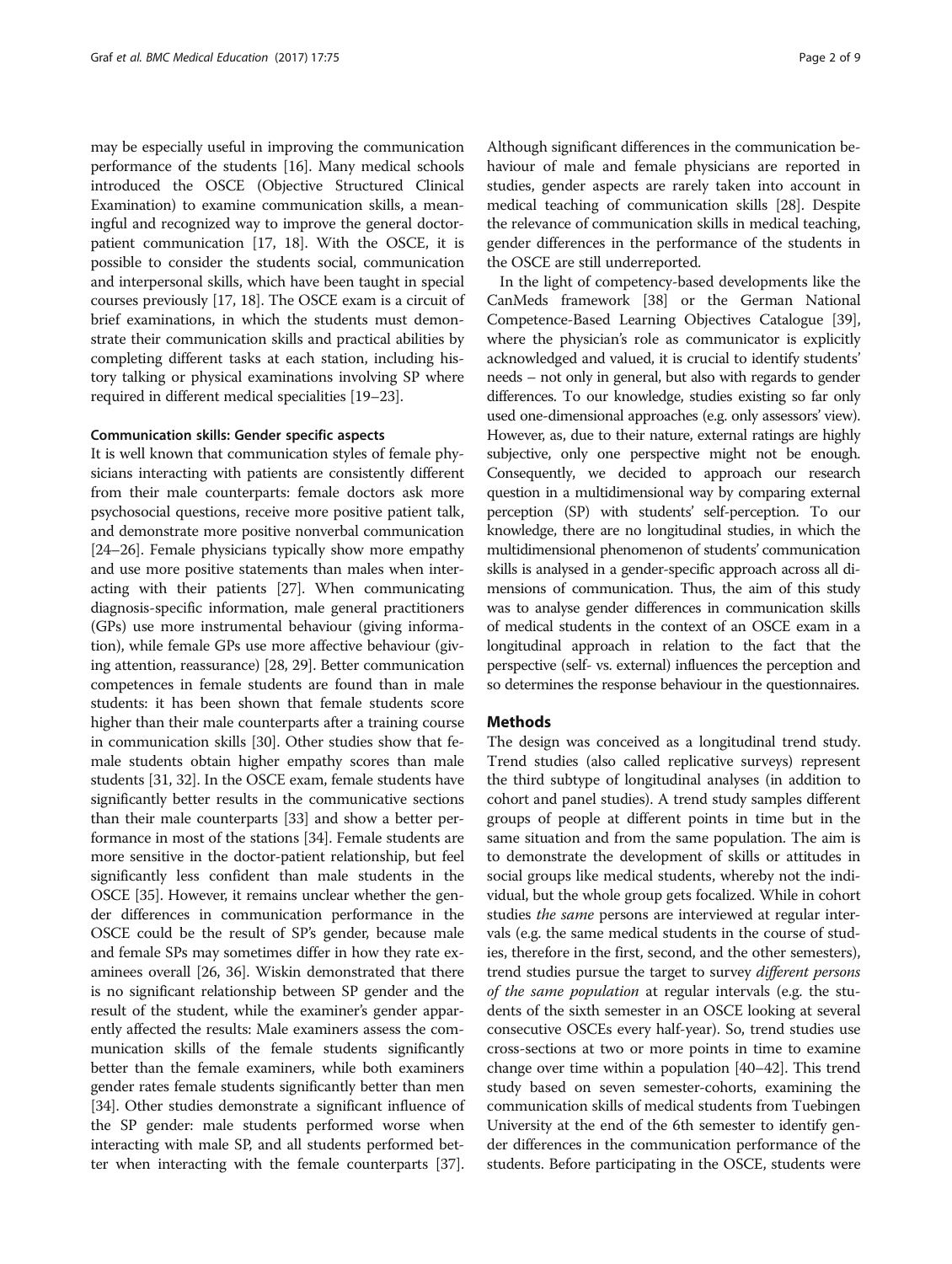Table 1 Items of the self-perception rating (students)

| Item: Right now, I feel able to                                                                           | Rating                                         |
|-----------------------------------------------------------------------------------------------------------|------------------------------------------------|
| 1.)  answer sympathetically to the verbal and non-verbal cues and needs of my counterpart (empathy)       | = completely disagree;                         |
| 2.)  organize a conversation coherently and direct the flow of the conversation (structure)               | $2 =$ rather disagree;<br>$3 =$ partly accept; |
| 3.)  adapt my manner to my counterpart in wording, voice modulation, speech rate etc. (verbal expression) | $4 =$ rather agree;<br>$5 = \text{agree}$      |
| 4.)  motivate my counterpart in the conversation by using non-verbal techniques (non-verbal expression)   | $6 =$ completely agree                         |

asked to rate their own communication skills (self-perception). During the OSCE all SP were asked to rate the students' communication skills (external perception). So the trend study was designed as a full-survey, because we interviewed all SP and all students performing the OSCE exam each semester. Both groups completed standardized uniform questionnaires to rate the following four dimensions of communication: empathy, structure, verbal expression and non-verbal expression, using a five- and six-point Likert scale, respectively. On the self-perception scale, 1 reflected "completely disagree" and 6 "completely agree". In the external rating of skills, 1 reflected the worst performance and 5 the best (see Tables 1 and 2). Our medical students are familiar with completing such questionnaires and required no training. The SP completed a standardized training based on video case studies to enable competent assessment. Many SP are professional actors with diploma. In Tuebingen, SP have been a crucial part of medical training since 2004. Their operations are coordinated by a central programme with a designated quality management scheme. Basic SP training follows international standards [\[43](#page-8-0)–[45](#page-8-0)] and is additionally modified by students' evaluation to constantly monitor and improve performance. All SP involved in the OSCE have longstanding experience in medical teaching sessions. Summed up, the SP used in this study are thus qualified to assess the students' communicative performance. In this study, we analysed the four dimensions of communication as rated by students (self-perception) and SP (external perception) and compared them to identify possible differences between female and male students' performance in the four dimensions: empathy, structure, verbal

expression and non-verbal expression. We also analysed gender-specific differences between self- and external perception of the communication skills. Additionally, we analysed any changes over the semesters in the different cohorts. For data processing, Microsoft Excel 2010 and IBM SPSS 21 were used. First we carried out a frequency analysis in order to identify the descriptive characteristics (means and related distributions (SD)) of the data. Subsequently, we conducted unpaired t-tests for independent samples. The data were normally distributed in both dimensions (self- vs. external perception). In all analyses, a  $p$ -value of <0.05 was considered to be statistically significant ( $\alpha$  = 0.05). We used the Bonferroni correction to counteract the problem of multiple comparisons. Where there was homogeneity of variances on Levene's test, we performed an ANOVA. When there was no homogeneity, we performed an unpaired t-test between the first and the last cohort. Before we analysed the gender-specific differences in self- und external perception, reliability and validity of both questionnaires were examined by performing multiple correlation, Cronbach's Alpha, item-total correlation, inter-item correlation and factor analyses.

## Results

#### Student population: Socio-demographic characteristics

One thousand twenty seven students from 7 semester cohorts (summer semester 2011 to summer semester 2014) were recruited. The average age of students across all 7 cohorts was  $24.9 \pm 3.85$  years. The gender distribution of the total student population was 60% female and 40% male (for further details see Table [3\)](#page-3-0). Both questionnaires (the 6-point Likert-skaled self-perception and the

**Table 2** Items of the external perception rating (standardized patients)

| <b>TWINTS</b> TRETTIS OF THE EXTERNAL PERCEPTION RAINING (STATIONISTICS) PATIENTS)                                                                        |                                                                                                                                                |  |  |  |  |  |  |  |  |
|-----------------------------------------------------------------------------------------------------------------------------------------------------------|------------------------------------------------------------------------------------------------------------------------------------------------|--|--|--|--|--|--|--|--|
| Item                                                                                                                                                      | 1 2 3 4 5 Item                                                                                                                                 |  |  |  |  |  |  |  |  |
| 1.) The student does not respond to the obvious (verbal and                                                                                               | 1.) The student always responds to the obvious (verbal and                                                                                     |  |  |  |  |  |  |  |  |
| nonverbal) cues and needs from me as a SP and/or responds                                                                                                 | nonverbal) cues and needs from me as a SP and/or responds                                                                                      |  |  |  |  |  |  |  |  |
| inappropriately (empathy)                                                                                                                                 | appropriately (empathy)                                                                                                                        |  |  |  |  |  |  |  |  |
| 2.) The conversation is not organized recognizably; the student acts<br>incoherently or I as SP have to set the course of the conversation<br>(structure) | 2.) The conversation is excellently organized. The student's approach<br>shows, that the (s)he is able to direct the conversation (structure). |  |  |  |  |  |  |  |  |
| 3.) The student communicates inappropriately with me as a SP (e.g.                                                                                        | 3.) The student communicates appropriately with me as a SP (e.g.                                                                               |  |  |  |  |  |  |  |  |
| choice of words, volume) and/or communicates in a way, that                                                                                               | choice of words, volume) and/or communicates in a way, that                                                                                    |  |  |  |  |  |  |  |  |
| makes it impossible to understand him (verbal expression)                                                                                                 | makes it easy for me to understand him (verbal expression)                                                                                     |  |  |  |  |  |  |  |  |
| 4.) The student does not manage to involve me as SP with his non-                                                                                         | 4.) The student successfully involves me as a SP in the                                                                                        |  |  |  |  |  |  |  |  |
| verbal expression and frustrates me and/or antagonizes me (non-                                                                                           | communication with his non-verbal expression and/or motivates                                                                                  |  |  |  |  |  |  |  |  |
| verbal expression).                                                                                                                                       | me to participate (non-verbal expression)                                                                                                      |  |  |  |  |  |  |  |  |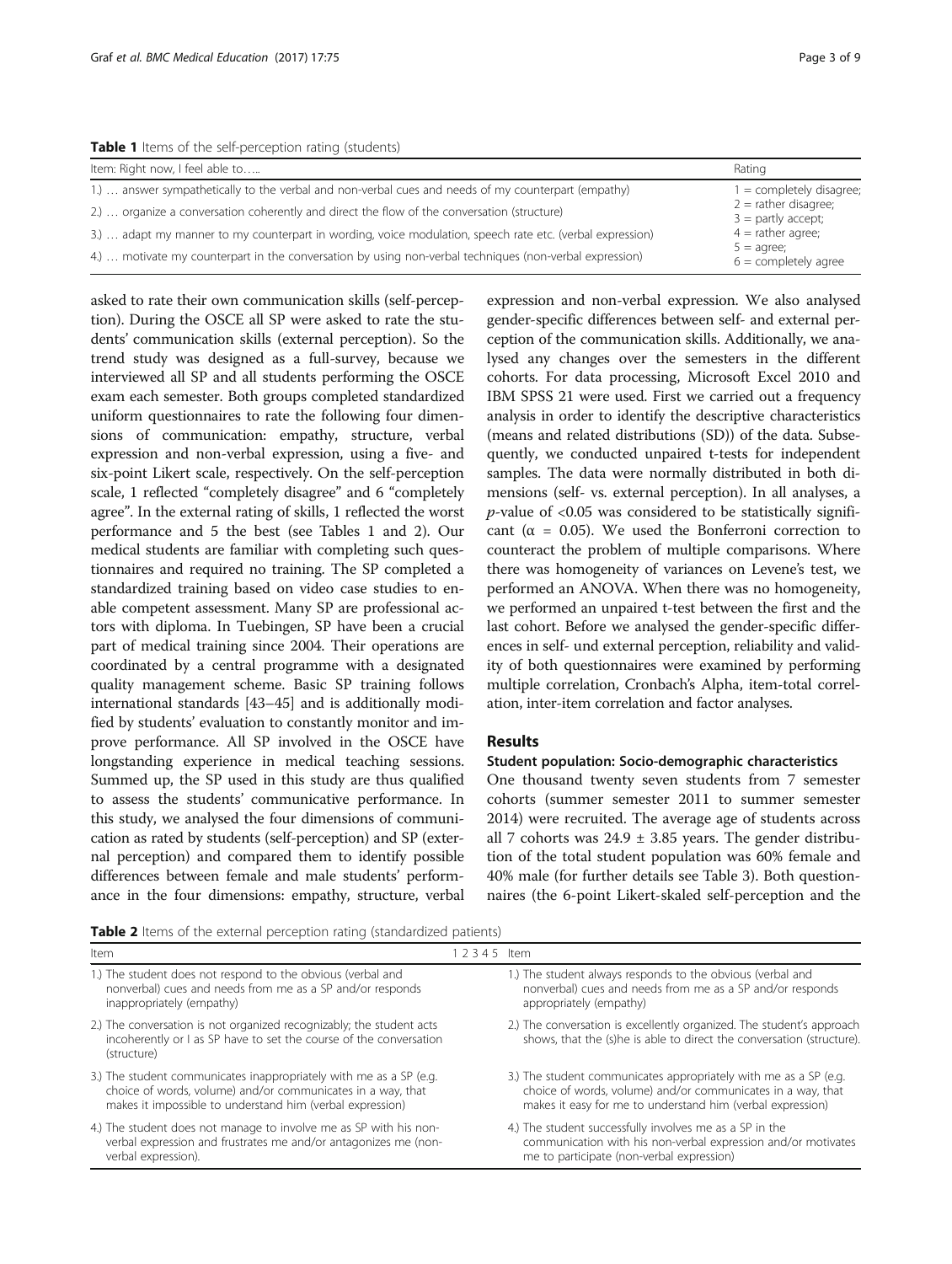| Semester  | Number of students | Gender distribution |                   | Age: Mean (Range (Min; Max)) [SD] |  |  |
|-----------|--------------------|---------------------|-------------------|-----------------------------------|--|--|
|           |                    | Male                | Female            |                                   |  |  |
| 2011      | 162                | $32\% (n = 52)$     | 68% ( $n = 110$ ) | 24.86 (27 (21;48)) [4.19]         |  |  |
| 2011-2012 | 168                | 42% $(n = 71)$      | 58% ( $n = 97$ )  | 25.40 (38 (21;59)) [4.24]         |  |  |
| 2012      | 148                | $34\% (n = 51)$     | $66\% (n = 97)$   | 24.38 (32 (20;52)) [3.61]         |  |  |
| 2012-2013 | 81                 | $44\% (n = 36)$     | 56% ( $n = 45$ )  | 25.93 (25 (21;46)) [4.66]         |  |  |
| 2013      | 150                | 40% ( $n = 60$ )    | $60\% (n = 90)$   | 24.75 (13 (21;34)) [3.03]         |  |  |
| 2013-2014 | 165                | $47\% (n = 77)$     | 53% ( $n = 88$ )  | 25.29 (33 (19;52)) [3.98]         |  |  |
| 2014      | 153                | 41% ( $n = 63$ )    | 59% ( $n = 90$ )  | 23.7 (19 (20:39) [2.93]           |  |  |
| Total     | 1027               | 40% ( $n = 410$ )   | $60\% (n = 617)$  | 24.84 (24) [3.85]                 |  |  |

<span id="page-3-0"></span>Table 3 Characteristics of the student population: age and gender

5-point Likert-skaled external perception assessment) were reliable and valid, because Cronbach's Alpha and the item-total correlation amount to >0.7 and the factor analyses were >0.8 (see Table 4).

## Self-perception of communication skills: gender specific differences

In general, students of both gender rated their communication skills in all dimensions as good. When analysing the total of all seven semester cohorts, female students rated themselves better than their male counterparts across all four dimensions of communication (Table [5](#page-4-0)). The largest gender-specific differences in the rating concerned the dimensions of empathy (mean female = 4.46; mean male = 4.25) and non-verbal expression (mean female =  $4.15$ ; mean male =  $4.06$ ), while slight differences exist in the dimensions of structure and verbal expression. In the total sample, female students rated their skills in the dimension of empathy highest (average score 4.46), closely followed by the dimensions of verbal expression (mean  $= 4.42$ ) and structure (mean  $= 4.39$ ), while the nonverbal expression was assessed less positively (mean = 4.15). In the male students, other priorities were found: here, the dimension of verbal expression was rated highest (average score 4.40), followed by the dimension of structure

(mean  $= 4.37$ ). In contrast, the skills of the males in relation to empathy and non-verbal expression were assessed less positively (mean = 4.25 and mean = 4.06). Because the female students rated themselves better than their male counterparts in all four dimensions, we analysed whether the differences between males and females were statistically significant. A significant association was found in the dimension of empathy ( $p = 0.0039$ ), while the differences in the other three dimensions in favour of female students were not statistically significant (Table [6\)](#page-4-0). Comparing the mean scores (self-perception) of the first and last semester cohort (summer semester 2011 versus summer semester 2014), in both genders the dimensions of structure and non-verbal expression improved, while the verbal expression was rated lower in 2014 than in 2011. The dimension of empathy scored better only in the male cohort, while the same dimension remained unchanged in the females (Table [7\)](#page-5-0). The changes in the self-perception were not statistically significant between 2011 and 2014. We could not perform ANOVA, because there was no homogeneity of variances on Levene's test.

#### External perception by standardized patients

The external perception of communication skills as rated by the SP was different from the self-perception ratings of

Table 4 Reliability and validity analyses of self perception- and external perception dimensions

|                            | Multiple correlation | Cronbachs Alpha | Item-total correlation | Inter-item-correlation [95%-CI] | Factor analyses |
|----------------------------|----------------------|-----------------|------------------------|---------------------------------|-----------------|
| Self-perception rating     |                      |                 |                        |                                 |                 |
| Empathy                    | 0.705                | 0.848           | 0.834                  | 0.690 [0.622; 0.767]            | 0.913           |
| Structure                  | 0.572                | 0.878           | 0.752                  |                                 | 0.861           |
| Verbal expression          | 0.646                | 0.865           | 0.786                  |                                 | 0.884           |
| Non-verbal expression      | 0.558                | 0.886           | 0.728                  |                                 | 0.845           |
| External perception rating |                      |                 |                        |                                 |                 |
| Empathy                    | 0.592                | 0.860           | 0.763                  | 0.674 [0.625; 0.719]            | 0.871           |
| Structure                  | 0.518                | 0.876           | 0.719                  |                                 | 0.839           |
| Verbal expression          | 0.604                | 0.854           | 0.776                  |                                 | 0.879           |
| Non-verbal expression      | 0.629                | 0.849           | 0.788                  |                                 | 0.888           |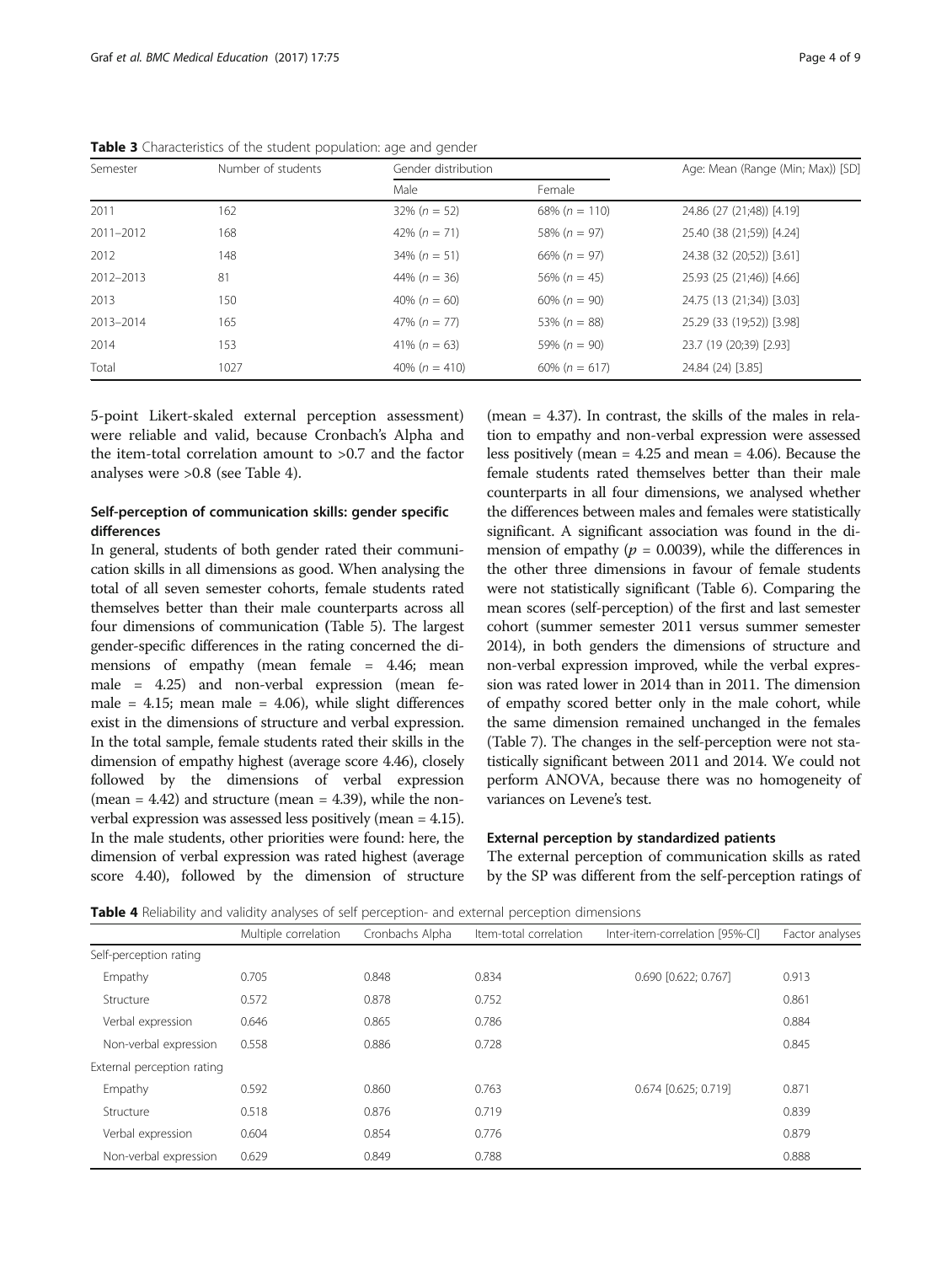| Semester                 | 2011   |        |       | 2011 2012 |        | 2012   |       | 2012 2013 |        | 2013  |        | 2013 2014 |       | 2014            |       | total  |
|--------------------------|--------|--------|-------|-----------|--------|--------|-------|-----------|--------|-------|--------|-----------|-------|-----------------|-------|--------|
| Gender                   | m      |        | m     |           | m      |        | m     |           | m      |       | м      |           | m     |                 | m     |        |
| Communication<br>skills: |        |        |       |           |        |        |       |           |        |       |        |           |       |                 |       |        |
|                          | 4 2 3. | 4 4 3. | 4.07, | 4 3 2.    | 4 0 8. | 4.64   | 4.06. | 4.09.     | 42.    | 4.47. | 4.47   | 4.70.     | 4.48. | 4 4 3.          | 4 25. | 4 4 6, |
| 1) Empathy               | 1.198  | 1.19   | 0.96  | 1.17      | 1.28   | 1 1 1  | 1.21  | 141       | 09     | 0.96  | 121    | 1.11      | 0.95  | 1 2 3           | 1 1 3 | 1.16   |
|                          | 4 3 3. | 4 34.  | 4.35. | 4 16.     | 4 3 9  | 45.    | 4 13. | 4.17.     | 4 3 3. | 4.39. | 4 4 4. | 459       | 4.51. | 4 4 9           | 4.37  | 4.39.  |
| 2.) Structure            | 1.14   | 1.11   | 1.13  | 1 1 3     | 1.14   | 1.07   | 1 32  | 144       | 05     | 0.97  | 1.22   | 1.11      | 0.997 | 1.18            | 1 14  | 1 1 3  |
| 3) Verbal                | 4.58.  | 4 4 4  | 4.28. | 4.23      | 4.16.  | 47.    | 4.22. | 4.11      | 4.33.  | 4.37. | 4.59.  | 4.63.     | 4.53. | 4.37.           | 4 4 0 | 4 4 2. |
| expression               | 1.18   | 1.07   | 1.098 | 1.20      | 147    | 1.198  | 1 25  | 1 39      | 20     | 0.93  | 1.32   | 1.26      | 0.94  | $\overline{20}$ | 1.21  | 1 18   |
| 4) Non verbal            | 4 0 4. | 4.09   | 3.99. | 388       | 3.78.  | 4 0 7. | 3.94. | 4.0.      | 4.08.  | 4.34  | 4.18.  | 4 3 2.    | 4 29. | 4 3 4           | 4 0 6 | 4 15.  |
| Expression               | 1.10   | 1 19   | 0.94  | 1.08      | 1 22   | 1.01   | 1 24  | 1.41      | .05    | 1.05  | 22     | 1.02      | 1.12  | 1 2 1           | 1.13  | 1.13   |

<span id="page-4-0"></span>Table 5 Gender-specific analysis of the self-perception rating across the four dimensions

Mean \*, Standard Deviation; light grey = female students (f) performed better, dark grey = male students (m) performed better. \* for all Items in all dimensions:  $range = 5$  (Min = 1; Max = 6)

the students. In total  $n = 8484$  communication sheets were analysed: each student ( $n = 1027$ ) was assessed on average by 8.24 SPs. In the external perception, the female students were rated better than their male counterparts across all four dimensions of communication over all semesters. Here the highest rate was in the dimension of verbal expression (mean  $=$  4.33), followed by the dimension of empathy (mean  $= 4.298$ ). In the dimension of nonverbal expression the female students were rated with an average score of 4.23, with lowest scores in the dimension of structure (mean = 4.15). The male students showed the same pattern in the external perception: the dimension of verbal expression was rated highest (mean = 4.25), followed by empathy (mean = 4.22), non-verbal expression (mean =  $4.15$ ) and structure (mean =  $4.10$ ) (Table [8\)](#page-5-0).

The same gender-specific mean differences were found in the dimensions of empathy (mean female  $= 4.3$ ; mean male = 4.22; difference: 0.08; CI: -0.1138/ -0.0465,  $p = \langle 0.0001 \rangle$ , verbal expression (mean female = 4.33; mean male = 4.25; difference: 0.08; CI: -0.1186/ -0.0471,  $p = \langle 0.0001 \rangle$  and non-verbal expression (mean female = 4.23; mean male = 4.15; difference: 0.08; CI: -0.1137/ -0.0397,  $p = <0.0001$ ), while the differences in the dimension of structure were less (mean female = 4.15; mean male = 4.10; difference = 0.05; CI: -0.0878/ -0.127,  $p = 0.0085$ ). In all four dimensions of communication, female students performed better than their male counterparts, and gender differences were statistically significant (Table [9](#page-6-0)).

Comparing the mean scores (external perception) of the first and last semester cohort (summer semester 2011 versus summer semester 2014), the SP ratings of the

communications skills in females and males developed very differently. In all four dimensions, the SP rated the male students in 2014 worse than in 2011. In the dimension of non-verbal expression, we found a statistically significant worsening ( $p = 0.0096$ ) between the first (summer semester 2011) and the last cohort (summer semester 2014). While the external perception of all four skills in the males deteriorated over the timeline, the communication skills of the female students showed a mixed picture. The SP rated the females' competences in the dimensions of structure and verbal expression better in 2014 than in the summer semester 2011, whereas the dimensions of empathy and non-verbal expression worsened over the time. In all dimensions, the differences between the first and the last cohort in female students were much lower than in the males: we did not find statistically significant effects in the females (Table [10](#page-6-0)).

#### **Discussion**

Overall, the communication skills of students in the dimensions of empathy, structure, verbal expression and non-verbal expression can be described as acceptable as measured in this OSCE, when rated by students themselves and SP. But it remains open, how the results can be transferred to other exam situations or even further into practise. There is a lack of transferability studies, which analyse the correlation between the communicative results of an OSCE exam and the later performance in practise. Nevertheless, we found gender differences in all four dimensions of self- and external perception, and demonstrated that female students performed better in all dimensions of the analysed communication skills. In the

Table 6 Statistical analysis of gender-specific differences in the self-perception rating of communication skills

|                       | Male $(n = 410)$ |     | Female $(n = 617)$ |      | Difference | 95%-CI         | $p$ -value ( $\alpha$ = 0.05) |  |
|-----------------------|------------------|-----|--------------------|------|------------|----------------|-------------------------------|--|
|                       | Mean             | SD  | Mean               | SD   |            |                |                               |  |
| Empathy               | 4.25             | .13 | 4.46               | 1.16 | $-0.21$    | $-0.35; -0.07$ | 0.0039                        |  |
| Structure             | 4.37             | .14 | 4.39               | 1.13 | $-0.02$    | $-0.16; -0.12$ | 0.7641                        |  |
| Verbal expression     | 4.40             | .21 | 4.42               | 1.18 | $-0.02$    | $-0.17; 0.13$  | 0.7864                        |  |
| Non-verbal expression | 4.06             | .13 | 4.15               | 1.13 | $-0.09$    | $-0.23; 0.05$  | 0.2309                        |  |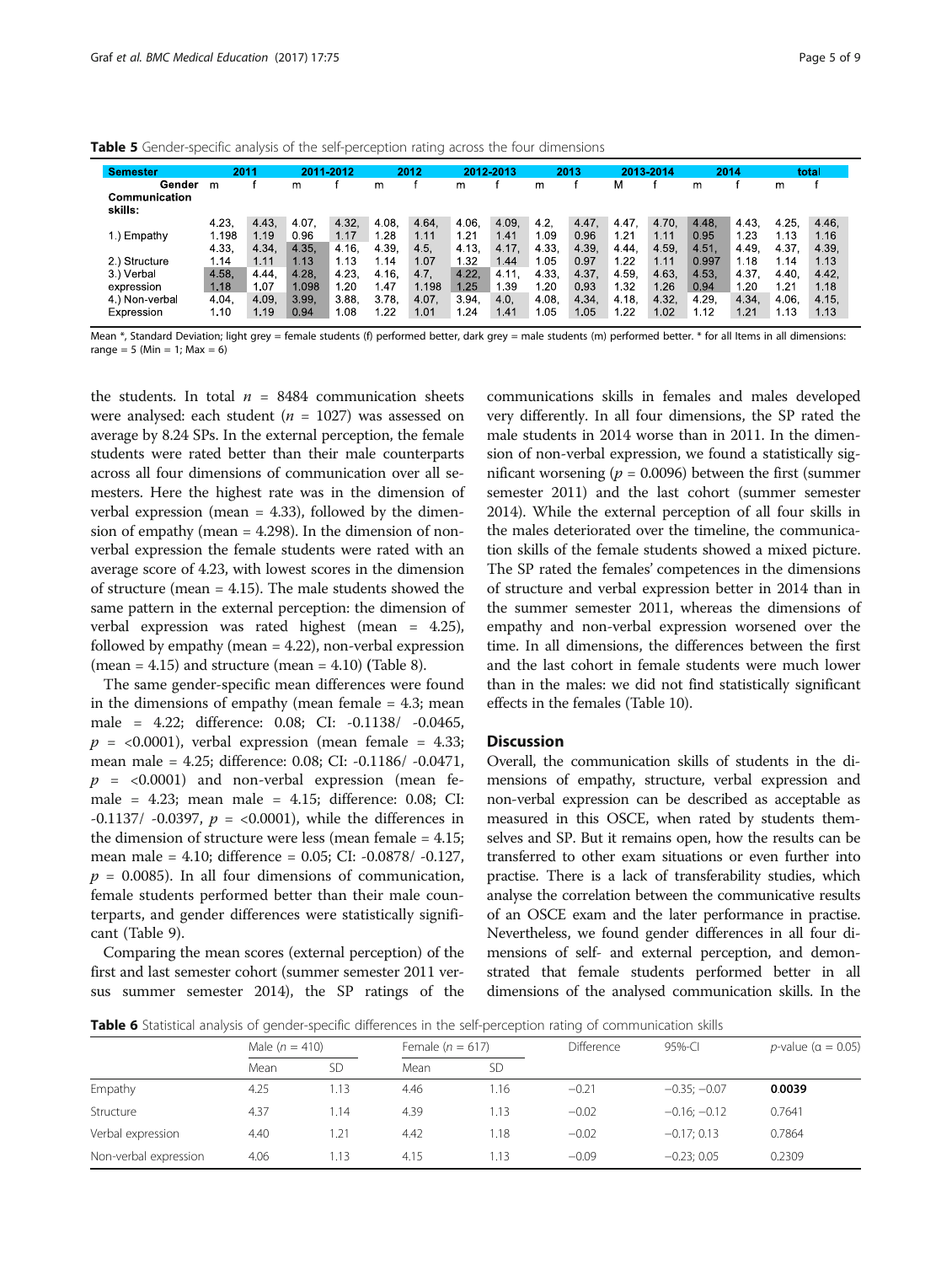| Male students         | $t1 = 2011 (n = 52)$<br>Main | <b>SD</b> | $t2 = 2014 (n = 63)$<br>Main | <b>SD</b> | Difference | 95%-CI        | $p$ -value ( $\alpha$ = 0.05)      |
|-----------------------|------------------------------|-----------|------------------------------|-----------|------------|---------------|------------------------------------|
| Empathy               | 4.23                         | 1.198     | 4.48                         | 0.95      | 0.25       | $-0.65; 0.15$ | 0.2146                             |
| Structure             | 4.33                         | 1.14      | 4.51                         | 0.997     | 0.18       | $-0.57; 0.21$ | 0.3684                             |
| Verbal expression     | 4.58                         | 1.18      | 4.53                         | 0.94      | $-0.05$    | $-0.34; 0.44$ | 0.8008                             |
| Non-verbal Expression | 4.04                         | 1.10      | 4.29                         | 1.12      | 0.25       | $-0.66; 0.16$ | 0.2323                             |
| Female students       | $t1 = 2011(n = 110)$         |           | $t2 = 2014 (n = 90)$         |           | Difference | 95%-CI        | <i>p</i> -value ( $\alpha$ = 0.05) |
|                       | Main                         | <b>SD</b> | Main                         | <b>SD</b> |            |               |                                    |
| Empathy               | 4.43                         | 1.19      | 4.43                         | 1.23      | 0.0        | $-0.34; 0.34$ | 1.0                                |
| Structure             | 4.34                         | 1.11      | 4.49                         | 1.18      | 0.15       | $-0.47; 0.17$ | 0.3565                             |
| Verbal expression     | 4.44                         | 1.07      | 4.37                         | 1.20      | $-0.07$    | $-0.25; 0.39$ | 0.6635                             |
| Non-verbal Expression | 4.09                         | 1.19      | 4.34                         | 1.21      | 0.25       | $-0.59:0.09$  | 0.1440                             |

<span id="page-5-0"></span>Table 7 Change of the self-perception between 2011 and 2014 (unpaired t-test) in male and female students

whole collective, women were better than men in all four dimensions of communication (empathy, structure, verbal expression and non-verbal expression) in both rating perspectives (self- and external perception). In general, ratings by SP was better than the students one: mean scores were 4.10–4.25 in men, and 4.15–4.33 in women on a 5-point Likert-scale, whereas mean scores in self-evaluation on a 6 point Likert-scale were 4.06–4.37 in male students, and 4.15–4.46 in female students, respectively. Interestingly, in male students a differing trend in self- and external perception could be seen by focalising differences between 2011 and 2014: there was an improvement in 3 of 4 dimensions in the self-perception, while external perception worsened. This phenomenon was described as overestimating one's clinical and communicational competences in literature and can be found more often in male students [\[46\]](#page-8-0). Although our results are consistent with other studies showing that female students obtain higher empathy scores than men [\[31, 32\]](#page-8-0), no previous studies report such gender differences across all four dimensions of communication described above (empathy, structure, verbal expression, non-verbal expression). Despite the fact, that gender is a

well-known variable in the assessment of communication skills [[34](#page-8-0)], and although gender effects determine medical communication [\[24, 25](#page-8-0), [47\]](#page-8-0), to our knowledge no study so far has been looking at the various of communication from two perspectives with a focus on gender differences. We demonstrated that female students are outperforming their male counterparts in communication skills as rated both by the self- and the external perception, and the differences in the SP ratings in favour of female students were statistically significant. The influence of the SP gender is negligible, because the same number of male and female SP were used during the OSCE: each student was assessed by equal proportions of male and female SP. Nevertheless, there could be a limitating factor regarding the standardized patients as we only collected their gender but no further data – particularly no pseudonym or code. Thus, it was impossible to link any rating to the corresponding SP and calculate Fleiss` Kappa and the inter-rater reliability. An interesting finding is that the male students not only performed poorly compared to the females, but that the cohorts examined also worsened over time in all dimensions of the external dimension, while the females showed

|  | Table 8 gender-specific analysis of the external perception dimensions |  |  |  |  |
|--|------------------------------------------------------------------------|--|--|--|--|
|--|------------------------------------------------------------------------|--|--|--|--|

| <b>Semester</b>                         | 2011                       |                                                 |                                                 | 2011-2012                                       |                                                  | 2012                                             | 2012-2013                                           |                                            | 2013                                             |                                                 | 2013 2014                                       | 2014                                 |                                                  |                                                  | total                                              |
|-----------------------------------------|----------------------------|-------------------------------------------------|-------------------------------------------------|-------------------------------------------------|--------------------------------------------------|--------------------------------------------------|-----------------------------------------------------|--------------------------------------------|--------------------------------------------------|-------------------------------------------------|-------------------------------------------------|--------------------------------------|--------------------------------------------------|--------------------------------------------------|----------------------------------------------------|
| Gender<br>n<br>Communication<br>skills: | m<br>460                   | w<br>1008                                       | m<br>632                                        | w<br>845                                        | m<br>449                                         | w<br>863                                         |                                                     | m<br>529                                   | w<br>867                                         | m<br>693                                        | w<br>928                                        | m<br>121                             | w<br>252                                         | m<br>2884                                        | w<br>4763                                          |
| 1.) Empathy                             | 4 196 (4<br>$(1,5)$ ) 0.79 | 4.22<br>(3)<br>$(2;5)$ ;<br>0.71<br>4.00<br>(4) | 4.31<br>(4)<br>$(1;5)$ ;<br>0.71<br>4.17<br>(4) | 4.41<br>(4)<br>$(1;5)$ ;<br>0.69<br>4.27<br>(3) | 4 2 7<br>(4)<br>$(1;5)$ ;<br>0.80<br>4.04<br>(4) | 4 3 8<br>(4)<br>$(1;5)$ ;<br>0.72<br>4 15<br>(4) |                                                     | 4.198 (3)<br>$(2;5)$ ;<br>0.66<br>4.17 (3) | 4.298<br>(3)<br>$(2;5)$ ;<br>0.61<br>4.24<br>(4) | 4.16<br>(3)<br>$(2;5)$ ;<br>0.76<br>4.03<br>(4) | 4.25<br>(4)<br>$(1;5)$ ;<br>0.72<br>4.14<br>(3) | 4.05<br>$(4(1;5))$ ;<br>0.94<br>3.98 | 4.13<br>(3)<br>$(2;5)$ ;<br>0.897<br>4.09<br>(4) | 4 2 2<br>(4)<br>$(1;5)$ ;<br>0.75<br>4.10<br>(4) | 4 2 9 8<br>(4)<br>$(1;5)$ ;<br>0.71<br>4 15<br>(4) |
| 2.) Structure                           | 4 12 (4<br>$(1;5)$ ; 0.92  | $(1;5)$ :<br>084<br>4.17<br>(4)                 | $(1;5)$ ;<br>0.85<br>4.31<br>(4)                | $(2;5)$ ;<br>0.76<br>4 4 2<br>(3)               | $(1;5)$ ;<br>0.86<br>4.25<br>(4)                 | $(1;5)$ ;<br>0.83<br>4 3 8<br>(4)                |                                                     | $(2;5)$ ;<br>0.72                          | $(1;5)$ ;<br>0.69<br>4,39<br>(3)                 | $(1;5)$ ;<br>0.83<br>4.18<br>(4)                | $(2;5)$ ;<br>0.74<br>4.36<br>(4)                | $(4(1;5))$ ;<br>1.01<br>4.11         | $(1;5)$ ;<br>0.87<br>4.25<br>(3)                 | $(1;5)$ ;<br>0.85<br>4 2 5<br>(4)                | $(1;5)$ ;<br>0.79<br>4.33<br>(4)                   |
| 3.) Verbal<br>expression                | 4 21 (3)<br>$(2:5)$ ) 0.85 | $(1;5)$ ;<br>0.81<br>4.14<br>(4)                | $(1;5)$ ;<br>0.78<br>4.17<br>(4)                | $(2;5)$ ;<br>0.71<br>4.29<br>(4)                | $(1;5)$ ;<br>0.83<br>4.18<br>(4)                 | $(1;5)$ ;<br>0.79<br>4 2 5<br>(4)                | insufficient<br>data, no<br>adiustment<br>by gender | 4.34(3)<br>$(2;5)$ ; 0.68<br>4.17 (3)      | $(2;5)$ ;<br>0.66<br>4.29<br>(3)                 | $(1;5)$ ;<br>0.81<br>4.10<br>(4)                | $(1;5)$ ;<br>0.72<br>4.22<br>(4)                | $(4(1;5))$ ;<br>0.95<br>4.404 (4)    | $(2;5)$ ;<br>0.89<br>4.1(3)                      | $(1;5)$ ;<br>08<br>4.15<br>(4)                   | $(1;5)$ ;<br>0.75<br>4.23<br>(4)                   |
| 4.) Non-verbal<br>expression            | 4 16 (4<br>$(1,5)$ ) 0.897 | $(1;5)$ ;<br>0.80                               | $(1;5)$ ;<br>0.82                               | $(1;5)$ ;<br>0.77                               | $(1;5)$ ;<br>0.89                                | $(1;5)$ ;<br>0.84                                | possible                                            | $(2;5)$ ;<br>0.72                          | $(2;5)$ ;<br>0.67                                | $(1;5)$ ;<br>0.81                               | $(1;5)$ ;<br>0.75                               | $(1;5)$ ;<br>1.00                    | $(2;5)$ :<br>0.89                                | $(1;5)$ ;<br>0.83                                | $(1;5)$ ;<br>0.78                                  |

Mean (Range (Min; Max)), Standard Deviation; light grey = female students (f) performed better, dark grey = male students (m) performed better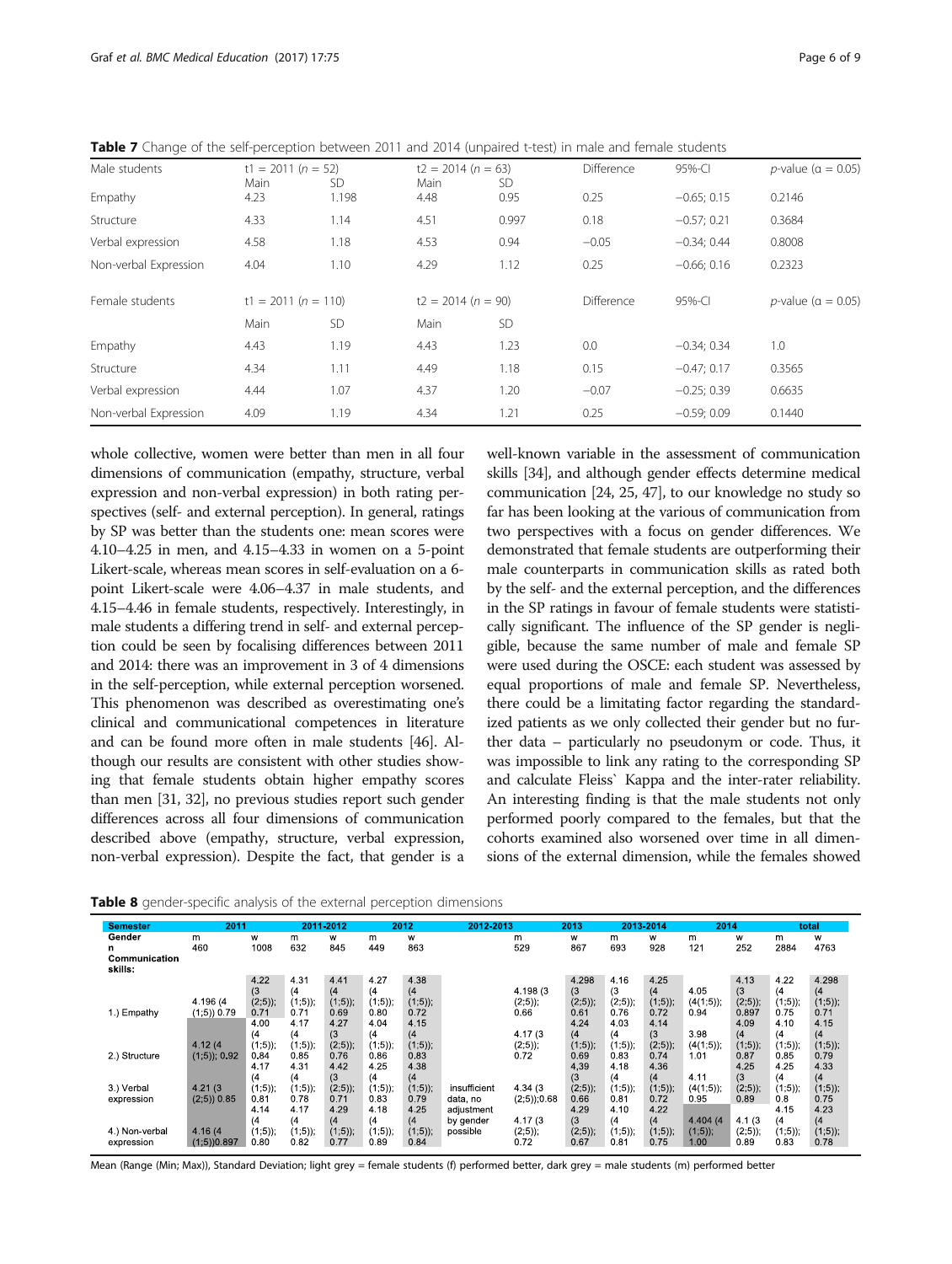|                       | Male $(n = 2884)$ |      | Female ( $n = 4763$ ) |      | Difference | 95%-CI             | p-value ( $\alpha$ = 0,05) |  |
|-----------------------|-------------------|------|-----------------------|------|------------|--------------------|----------------------------|--|
|                       | Mean              | SD   | Mean                  | SD   |            |                    |                            |  |
| Empathy               | 4.22              | 0.75 | 4.3                   | 0.71 | $-0.08$    | $-0.1138; -0.0465$ | < 0.0001                   |  |
| Structure             | 4.10              | 0.85 | 4.15                  | 0.79 | $-0.05$    | $-0.0878; -0.0127$ | 0.0085                     |  |
| Verbal expression     | 4.25              | 0.8  | 4.33                  | 0.75 | $-0.08$    | $-0.1186; -0.0471$ | < 0.0001                   |  |
| Non-verbal expression | 4.15              | 0.83 | 4.23                  | 0.78 | $-0.08$    | $-0.1137; -0.0397$ | < 0.0001                   |  |

<span id="page-6-0"></span>Table 9 statistical analysis of the gender-specific differences in the external perception

a lesser negative change in only two dimensions. This may be related to the decrease in age of medical students: in summer semester 2011 the average age of students was 24.86 year; by summer semester 2014 it had decreased to 23.7 years. Due to the conversion to an 8-year secondary school system and an abolition of a mandatory military and civil service, students in Germany (especially male students) are now much younger at enrolment in university than a few years ago. The improvement in empathy scores in male students between 2011 and 2014 is also an interesting finding. We demonstrated that the male performance on the empathy scale improved on self-perception, but worsened on external perception. This is confirmed by other studies that demonstrated lower empathy values but higher self-confidence rates in male students [\[35\]](#page-8-0), but also shows that male students are more unrealistic in estimating their communication competences in empathy than females. Overall, the study confirms that gender specific aspects of medical education are neglected [[28](#page-8-0)]. Gender medicine teaching is still in the early stages in Germany, but it is clear that it has to implement in the health care and also in the medical teaching [\[48](#page-8-0)–[51\]](#page-8-0). There is a need for a paradigm shift in medical care, research and teaching, to reach both genders similarly and to counteract existing gender-specific stereotypes [\[49](#page-8-0)]. In the art of conversation, men and women in general as well as female and male physicians in particular [\[24](#page-8-0)–[29](#page-8-0)] differ from each other,

rendering it is necessary to integrate gender aspects in the teaching of communication skills, to increase the competences especially of the male students. The results of the study sustain the demand for implementing genderspecific teaching formats for improving students' communication skills. Within these, well-known gender-specific reservations towards doctor-patient communication and its teaching should be addressed [\[52](#page-8-0)–[55](#page-8-0)]. However, the aim should not be to eliminate differences in the way in which men and women communicate, but rather to look at inequality as an opportunity to improve the competences of male and female students individually. There is great relevance in improving communication skills in medical students especially in the context of existing gender-specific differences in order to improve the physician-patient interaction for enhancement of patient care [\[2](#page-7-0), [3](#page-7-0), [5](#page-7-0)]. Especially the tendency of male students for overestimating their own clinical and communicative skills can pose a danger to patient's safety [\[46](#page-8-0)], wherefore it is necessary to optimize their skills. Finally it could be demonstrate that the subjectivity of surveys for measurement of communication skills plays an increasingly important role, because there were differences between self- and external perception in the semester-overall analyses. This suggests a possibly existing bias in other studies especially in those with a focus on only one dimension of perception. Using a multidimensional approach might be broadening

Table 10 Change of the external perception between cohorts examined in 2011 and 2014 (unpaired t-test) in male and female students

| Male students         | $t1 = 2011 (n = 460)$  |                   | $t2 = 2014 (n = 121)$ |                       | Difference | 95%-CI         | $p$ -value ( $\alpha$ = 0.05)      |
|-----------------------|------------------------|-------------------|-----------------------|-----------------------|------------|----------------|------------------------------------|
| Empathy               | Main<br>4.196          | <b>SD</b><br>0.79 | Main<br>4.05          | <b>SD</b><br>0.94     | $-0.15$    | $-0.019; 0.31$ | 0.0832                             |
| Structure             | 4.12                   | 0.92              | 3.98                  | 1.01                  | $-0.14$    | $-0.05; 0.33$  | 0.1452                             |
| Verbal expression     | 4.21                   | 0.85              | 4.11                  | 0.95                  | $-0.10$    | $-0.08; 0.28$  | 0.2620                             |
| Non-verbal Expression | 4.16                   | 0.897             | 4.404                 | 1.00                  | $-0.24$    | $-0.43: -0.06$ | 0.0096                             |
| Female students       | $t1 = 2011 (n = 1008)$ |                   |                       | $t2 = 2014 (n = 252)$ |            | 95%-CI         | <i>p</i> -value ( $\alpha$ = 0.05) |
|                       | Main                   | <b>SD</b>         | Main                  | <b>SD</b>             |            |                |                                    |
| Empathy               | 4.22                   | 0.71              | 4.13                  | 0.897                 | $-0.09$    | $-0.014; 0.19$ | 0.0891                             |
| Structure             | 4.00                   | 0.84              | 4.09                  | 0.87                  | 0.09       | $-0.21:0.03$   | 0.1312                             |
| Verbal expression     | 4.17                   | 0.81              | 4.25                  | 0.89                  | 0.08       | $-0.19:0.03$   | 0.1696                             |
| Non-verbal Expression | 4.14                   | 0.80              | 4.10                  | 0.89                  | $-0.04$    | $-0.07:0.15$   | 0.4880                             |
|                       |                        |                   |                       |                       |            |                |                                    |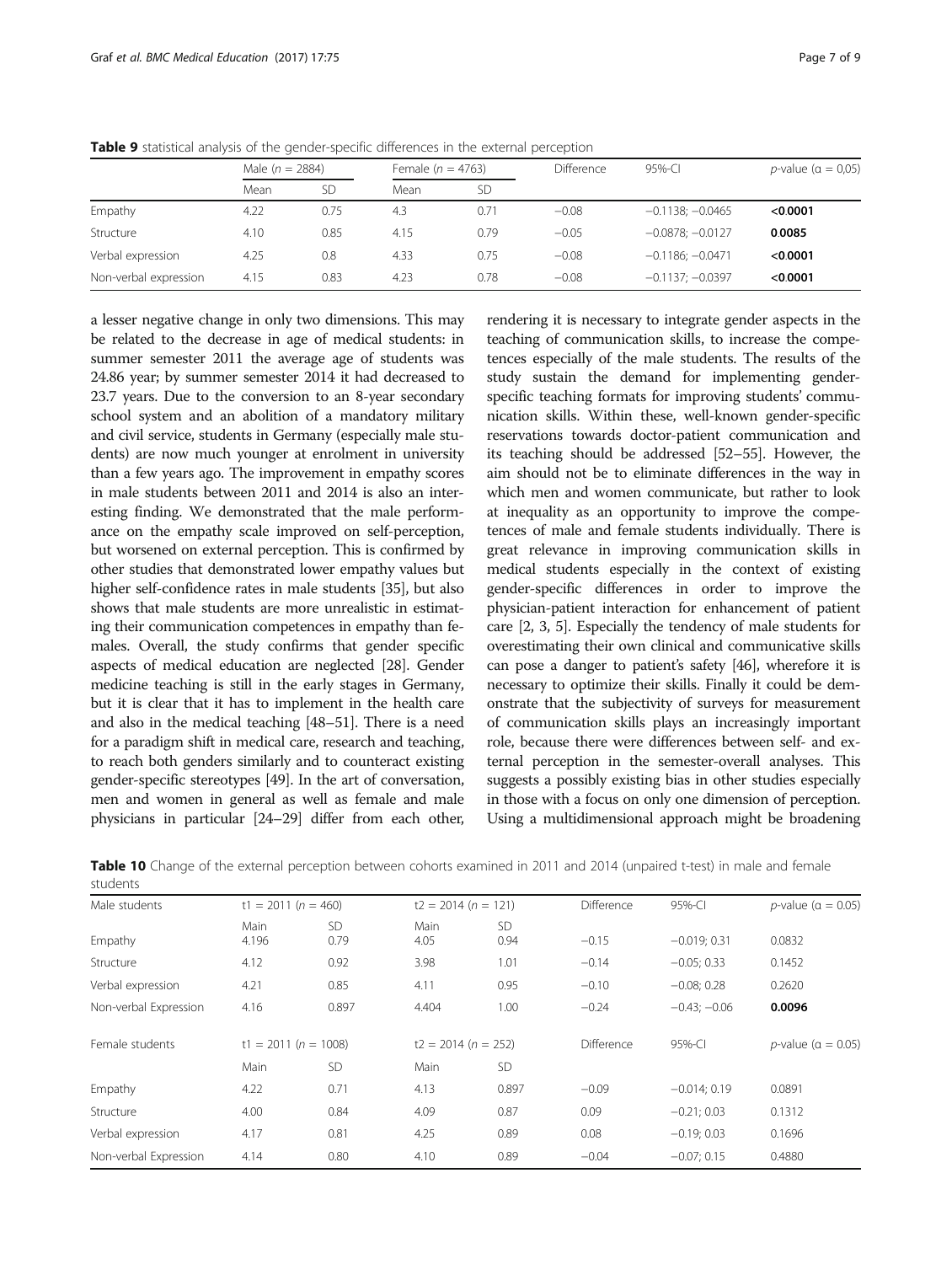<span id="page-7-0"></span>this picture. Further studies could look into the clinical transfer, or the assessors as a second external source of perception could additionally be included in the analyses.

## Conclusions

Medical students in Tuebingen showed good overall communication skills in the four dimensions of empathy, content structure, verbal expression and non-verbal expression, with gender-specific differences in all dimensions in favour of female students. With male students underperforming in all dimensions, the development of additional genderspecific teaching should be considered.

#### Abbreviations

GP: General Practitioners; OSCE: Objective Structured Clinical Examination; SP: Standardized Patients

#### Acknowledgements

We would like to thank all standardized patients and medical students who spent their invaluable time to fill in the questionnaires. Special thanks are due the Dean's Office for Students' Affairs.

#### Funding

No funding was received.

#### Availability of data and materials

Data from journals used in this work found on publicly available repositories. Statistical Data used in this study may be available upon request. Please contact Joachim Graf joachim.graf@med.uni-tuebingen.de

#### Authors' contributions

JG: literature review and analysis, statistical analysis and interpretation of data, drafting of manuscript; RS/ ES/ SZ/ FJ/ FH/ AW/ AMD/ KM: critical revision of manuscript; analysis and interpretation of data; AHW: literature review, concept design, analysis and interpretation of data, critical revision of manuscript. All authors read and approved the final manuscript.

#### Competing interests

The authors declare that they have no competing interests.

#### Consent for publication

Consent for publication is not applicable for this work.

#### Ethics approval and consent to participate

Ethical approval has been given by the University Hospital Tuebingen Ethic's Commission. Consent to participate was sought and gained from all participants in the study.

#### Publisher's Note

Springer Nature remains neutral with regard to jurisdictional claims in published maps and institutional affiliations.

#### Author details

<sup>1</sup>Medical Faculty Tuebingen, Dean's Office for Students' Affairs, Geissweg 5/1, D-72076 Tuebingen, Germany. <sup>2</sup>Department of Women's Health, Research Institute for Women's Health, University Hospital Tuebingen, Calwerstrasse 7, D-72076 Tuebingen, Germany. <sup>3</sup>Department of Women's Health, University Hospital Tuebingen, Calwerstrasse 7, D-72076 Tuebingen, Germany. <sup>4</sup>DRK Clinic Center Berlin, Hospital for Psychosomatic Medicine and Psychotherapy, Spandauer Damm 130, D-14050 Berlin, Germany. <sup>5</sup>Staff Section Social Medicine, University Hospital Tuebingen, Hoppe-Seyler-Strasse 6, D-72076 Tuebingen, Germany. <sup>6</sup>Department of Psychosomatic Medicine and Psychotherapy, University Hospital Tuebingen, Internal Medicine, Osianderstrasse 5, D-72076 Tuebingen, Germany. <sup>7</sup>Department of Gastroenterology, Hepatology and Infectious Diseases, University Hospital Tuebingen, Internal Medicine, Otfried-Müller-Strasse 10, D-72076 Tübingen, Germany. <sup>8</sup>Department of Psychiatry, University Hospital Galway, Galway,

Ireland. <sup>9</sup>Section of Public Health, University Hospital Duesseldorf, Moorenstrasse 5, D-40225 Duesseldorf, Germany. <sup>10</sup>Interdisciplinary Training Centre DocLab, Medical Faculty Tuebingen, Elfriede-Aulhorn-Strasse 10, D-72076 Tuebingen, Germany.

#### Received: 6 February 2017 Accepted: 22 April 2017 Published online: 02 May 2017

#### References

- 1. Herman DC, Abenstein JP. Communication technology: patient safety and the patient-physician relationship. Mayo Clin Proc. 2001;76(1):7–8.
- 2. Meyer GS, Arnheim L. The power of two: improving patient safety through better physician-patient communication. Fam Pract Manag. 2002;9(7):47–8.
- 3. Scalise D. Clinical communication and patient safety. Hosp Health Netw. 2006;80(8):49–54. 2
- 4. Kampmann M. Communication errors are the most common cause of treatment failures [Kommunikationsfehler sind die häufigste Ursache von Therapiefehlern]. MMW Fortschr Med. 2006;148(3):32–5.
- 5. Kripalani S, LeFevre F, Phillips CO, Williams MV, Basaviah P, Baker DW. Deficits in communication and information transfer between hospital-based and primary care physicians: implications for patient safety and continuity of care. JAMA. 2007;297(8):831–41.
- 6. Krug SE. The art of communication: strategies to improve efficiency, quality of care and patient safety in the emergency department. Pediatr Radiol. 2008;38(Suppl 4):S655–9.
- 7. Deveugele M, Derese A, De Maesschalck S, Willems S, Van Driel M, De Maeseneer J. Teaching communication skills to medical students, a challenge in the curriculum? Patient Educ Couns. 2005;58(3):265–70.
- 8. Lahmann C, Dinkel A. Doctor-patient-communication. Conversational skills of doctors – a highly skilled area [Arzt-Patienten-Kommunikation. Ärztliche Gesprächsführung – eine hohe Kunst]. MMW Fortschr Med. 2014;156(88):84–7.
- 9. Fragstein von M, Silverman J, Cushing A, Quilligan S, Salisbury H, Wiskin C. UK consensus statement on the content of communication curricula in undergraduate medical education. Med Educ. 2008;12:1100–7.
- 10. Jagow G, Lohölter R. The new medical licensure act. Priorities of the reform and first experiences with the implementation [die neue Ärztliche Approbationsordnung. Schwerpunkte der reform und erste Erfahrungen mit der Umsetzung]. Bundesgesundheitsblatt. 2006;4:330–6.
- 11. German Council of Science and Humanities [Wissenschaftsrat]. Recommendations of the science council for the further development of the medical studies in Germany [Empfehlungen des Wissenschaftsrats zur Weiterentwicklung des Medizinstudiums in Deutschland]. Dresden 2014,URL:<http://www.wissenschaftsrat.de/download/archiv/4017-14.pdf> (Access: 1.11.2015).
- 12. Batt-Rawden SA, Chisolm MS, Anton B, Flickinger TE. Teaching empathy to medical students: an updated, systematic review. Acad Med. 2013;88(8):1171–7.
- 13. Choudhary A, Gupta V. Teaching communications skills to medical students: introducing the fine art of medical practice. Int J Appl Basic Med Res. 2015; 5(Suppl 1):S41–4.
- 14. Harlak H, Gemalmaz A, Gurel FS, Dereboy C, Ertekin K. Communication skills training: effects on attitudes toward communication skills and empathic tendency. Educ Health (Abingdon). 2008;21(2):62.
- 15. Ramasamy R, Murugaiyan SB, Shalini R, Vengadapathy KV, Gopal N. Communication skills for medical students – an overview. J Contemp Med Edu. 2014;2(2):134–40.
- 16. Gude T, Grimstad H, Holen A, Anvik T, Baerheim A, Fasmer OB, Hjortdahl P, Vaglum P. Can we rely on simulated patients' satisfaction with their consultation for assessing medical students' communication skills? A crosssectional study BMC Med Educ. 2015;15:225. doi:[10.1186/s12909-015-0508-x](http://dx.doi.org/10.1186/s12909-015-0508-x).
- 17. Dong T, LaRochelle JS, Durning SJ, Saguil A, Swygert K, Artino AR Jr. Longitudinal effects of medical students' communication skills on future performance. Mil Med. 2015;180(4 Suppl):24–30.
- 18. Setyonugroho W, Kennedy KM, Kropmans TJ. Reliability and validity of OSCE checklists used to assess the communication skills of undergraduate medical students: a systematic review. Patient Educ Couns. 2015; doi[:10.](http://dx.doi.org/10.1016/j.pec.2015.06.004) [1016/j.pec.2015.06.004](http://dx.doi.org/10.1016/j.pec.2015.06.004). [Epub ahead of print pii: S0738-3991(15)00277-3.]
- 19. Harden RM, Stevenson M, Downie WW, Wilson GM. Assessment of clinical competence using objective structured examinations. Br Med J. 1975;1:447–51.
- 20. Hodges B. OSCE! Variations on a theme by Harden. Med Educ. 2003;37: 1134–40.